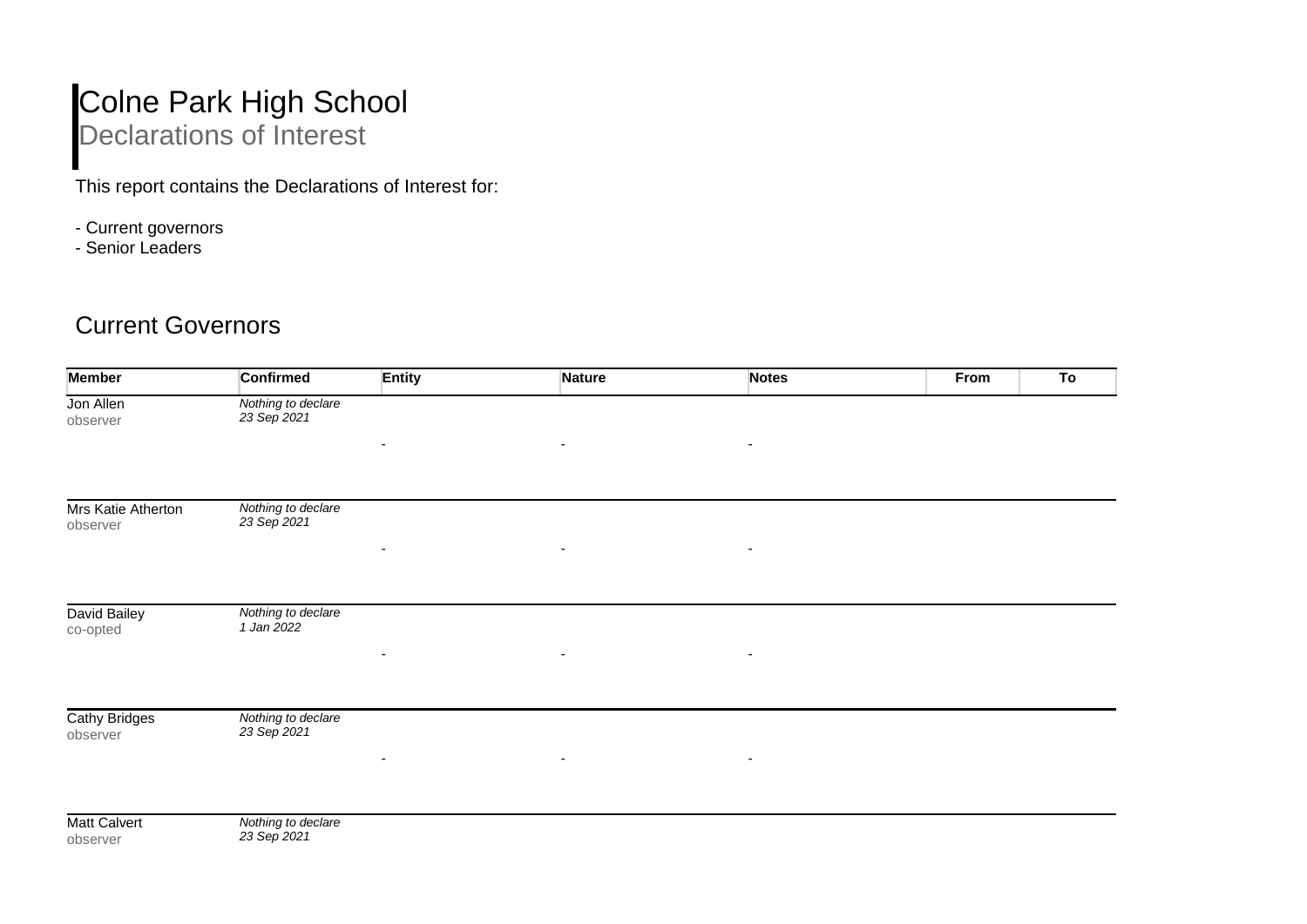| Mrs Jenn Casper-Smith<br>observer | Nothing to declare<br>22 Sep 2021 |                           |                          |                          |  |  |
|-----------------------------------|-----------------------------------|---------------------------|--------------------------|--------------------------|--|--|
|                                   |                                   |                           | $\overline{\phantom{a}}$ |                          |  |  |
| Mrs Karen Clark<br>co-opted       | Confirmed 17 Sep 2021             |                           |                          |                          |  |  |
|                                   |                                   | 5 Little Boys Photography | Owner                    |                          |  |  |
|                                   |                                   | Park High School          | Governor                 |                          |  |  |
| <b>Helen Ellison</b><br>observer  | Nothing to declare<br>22 Sep 2021 |                           |                          |                          |  |  |
|                                   |                                   |                           |                          |                          |  |  |
| Catherine Eulert<br>headteacher   | Nothing to declare<br>1 Sep 2021  |                           |                          |                          |  |  |
|                                   |                                   |                           | $\blacksquare$           |                          |  |  |
| Mark Gardner<br>co-opted          | Nothing to declare<br>23 Sep 2021 |                           |                          |                          |  |  |
|                                   |                                   |                           |                          |                          |  |  |
| <b>Andy Hawthorne</b><br>co-opted | Nothing to declare<br>10 Sep 2021 |                           | $\overline{\phantom{a}}$ | $\overline{\phantom{a}}$ |  |  |
|                                   |                                   |                           |                          |                          |  |  |
| Mr Gerald Hollos                  | Nothing to declare                |                           |                          |                          |  |  |

- - -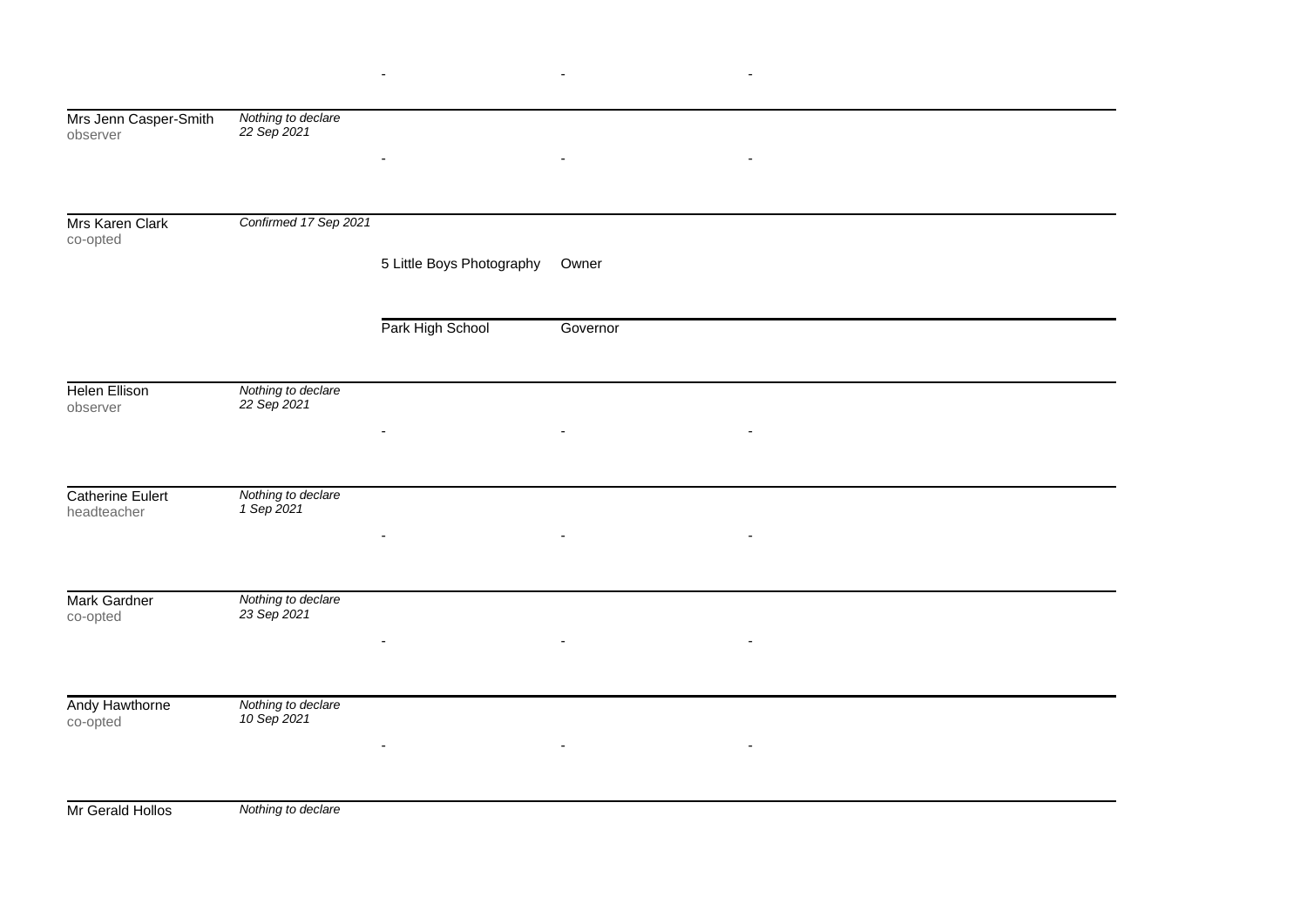| co-opted                      | 21 Sep 2021                        | $\overline{\phantom{a}}$            | $\blacksquare$           | $\blacksquare$           |  |  |
|-------------------------------|------------------------------------|-------------------------------------|--------------------------|--------------------------|--|--|
| Rebecca Howlett<br>observer   | Nothing to declare<br>22 Sep 2021  |                                     |                          |                          |  |  |
|                               |                                    |                                     | $\blacksquare$           | $\overline{\phantom{a}}$ |  |  |
| Mr Gareth Jackson<br>observer | Nothing to declare<br>22 Sep 2021  |                                     |                          |                          |  |  |
|                               |                                    |                                     | $\overline{\phantom{a}}$ | $\blacksquare$           |  |  |
| Martyn Stone<br>co-opted      | Confirmed 10 Sep 2021              |                                     |                          |                          |  |  |
|                               |                                    | Craven College                      | Governor, Vice Chair     |                          |  |  |
|                               |                                    | Thornton-in-Craven Primary Governor |                          |                          |  |  |
|                               |                                    | Walverden Primary                   | Governor                 |                          |  |  |
| Penny Sutcliffe<br>co-opted   | Nothing to declare<br>18 Dec 2021  |                                     |                          |                          |  |  |
|                               |                                    |                                     | $\overline{\phantom{a}}$ | $\overline{\phantom{a}}$ |  |  |
| Mr John Tarbox<br>ceo         | Nothing to declare:<br>13 Sep 2021 |                                     |                          |                          |  |  |
|                               |                                    |                                     | $\blacksquare$           | $\blacksquare$           |  |  |
| lan Walker<br>co-opted        | Confirmed 11 Sep 2021              |                                     |                          |                          |  |  |